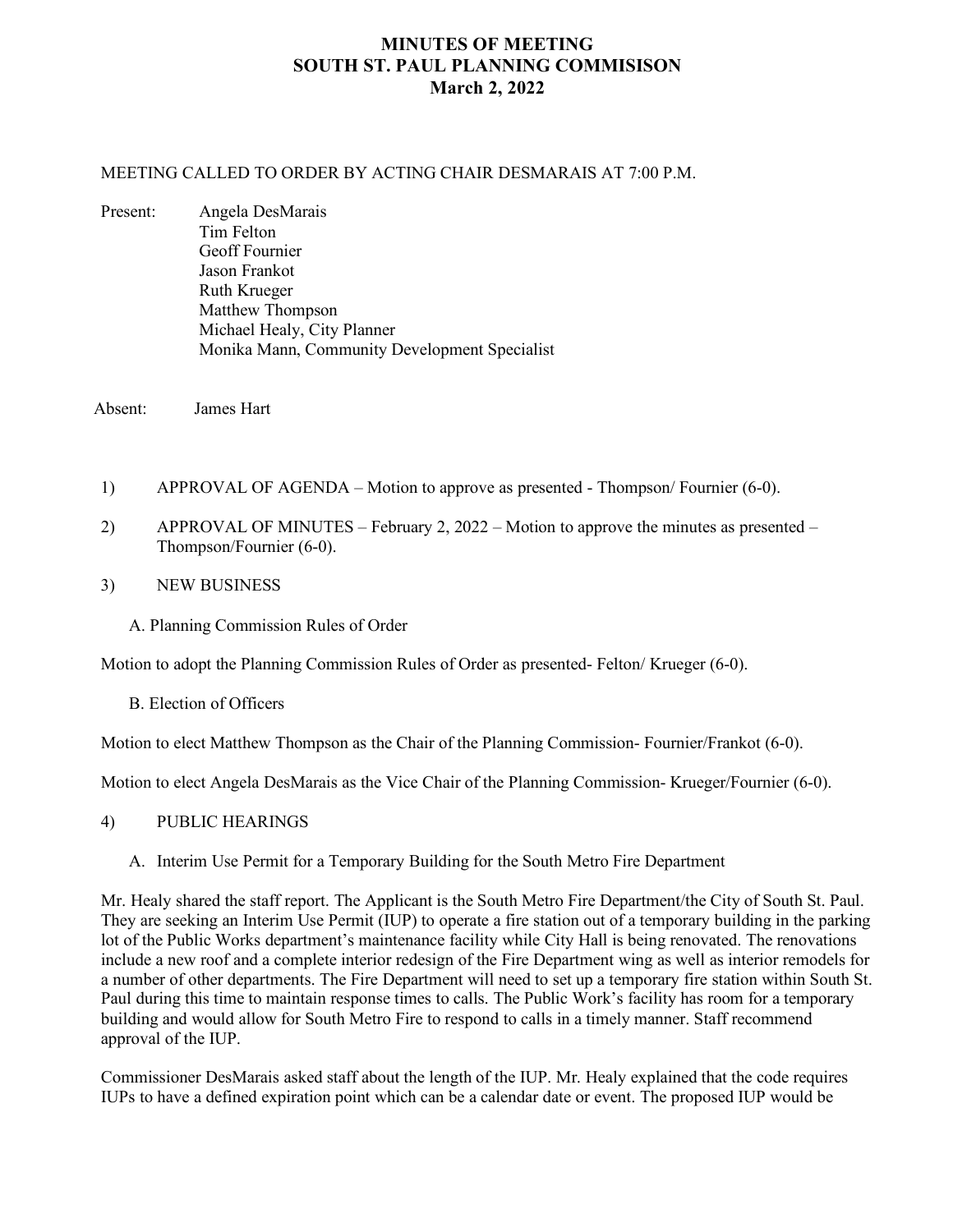Planning Commission Minutes March 2, 2022 Page 2 of 4

project-specific as opposed to date-specific so the City would not need to come back for an IUP extension in the event that the renovation project takes longer than expected.

Commissioner Krueger asked if the temporary building would have water, sewer, and electric. Mr. Healy deferred to Mark Juelfs, Chief for South Metro Fire, on the question. Mr. Juelfs stated that the trailer would be hardwired with electric, running water and would have a holding tank for plumbing that would be pumped at least once a week.

Chair Thompson opened the public hearing.

No one was present to comment on the item nor had any correspondence been received.

Chair Thompson closed the public hearing.

Commissioner Frankot asked if there were other locations that were considered. Mr. Healy stated that he was not a part of the internal discussion; however, the only districts that allow temporary buildings are the Industrial districts, so the Public Works facility was a natural choice.

Commissioner Thompson asked for clarification that the IUP was tied to the renovation of the Fire Department wing, not the City Hall renovation project as a whole, meaning that once the Fire Department was back in City Hall, the IUP would terminate. Mr. Healy explained that the City Hall project is one project that is being completed in multiple phases. The trailer would just be used for the Fire Department while their wing was being renovated.

Motion to recommend approval of an Interim Use Permit for a temporary fire station at 400 Richmond Street East- Frankot/ DesMarais (6-0).

B. Ordinance Amendment to Update the Landscaping Ordinance and Establish Landscaping Guarantee Requirements for Development Projects

Mr. Healy presented the staff report. The Applicant is the City of South St. Paul. The City code requires landscaping in the front and side yards of all developed districts. Certain zoning districts have additional landscaping standards that regulate the number of trees on a lot, the minimum amount of lot coverage, and the minimum value of the landscaping. The City requires a landscaping plan for new development and for new uses that require a major zoning approval. The approval of a development project is usually contingent on landscaping being completed and maintained. South St. Paul has periodically had problems with property owners never completing their landscaping or allowing the landscaping to die. Most communities require a landscaping guarantee for their new development in the form of a financial guarantee being provided at the time of building permit. The money is returned after the Applicant has completed their landscaping and the landscaping has survived at least one year. South St. Paul has never codified this practice but has taken landscaping guarantees on a case-by-case basis. Staff is proposing to update the landscaping ordinance to create a minimum planting size, establish a consistent process for updating an approved landscaping plan, and establishing a landscape guarantee requirement. Staff recommend approval of the proposed ordinance.

Commissioner Krueger asked staff to clarify if the ordinance would only apply to developments or if the ordinance would apply to residential properties as well. Mr. Healy explained that the ordinance is written to apply to development projects and some business expansions and would not apply to single-family homes, twofamily homes or three- family homes.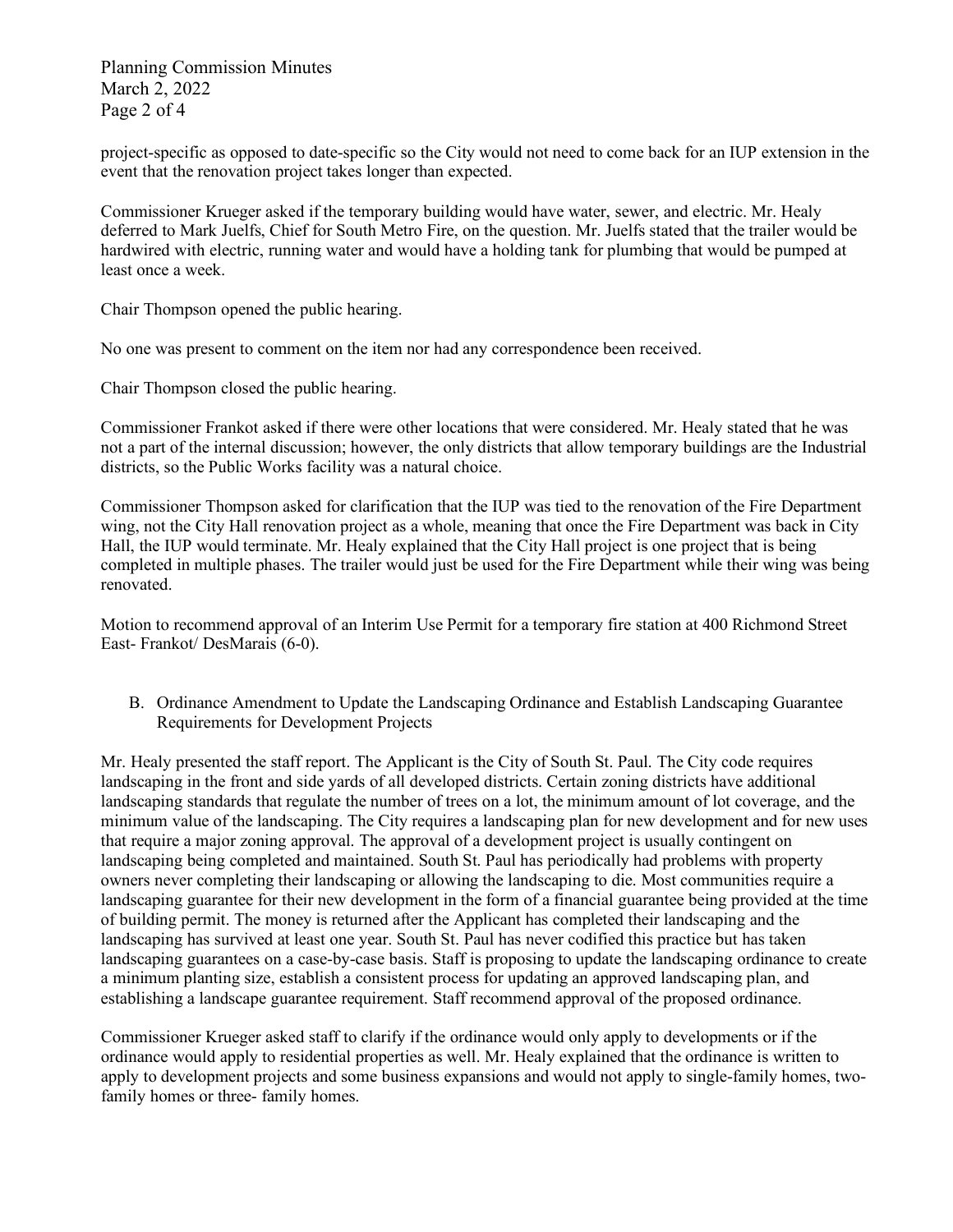Planning Commission Minutes March 2, 2022 Page 3 of 4

Chair Thompson opened the public hearing.

No one was present to comment on the item nor had any correspondence been received.

Chair Thompson closed the public hearing.

Motion to recommend approval of the proposed landscaping ordinance- DesMarais/ Felton (6-0).

## 5) OTHER BUSINESS

## A. Discussion on Commercial and Residential Fence Standards

Ms. Mann requested feedback from the commissioners about proposed changes to the fence ordinance in response to inquiries about the fence code from the last year. Staff is proposing language that would clarify the fence height standards for commercial fences and reorganize the existing code to be more user-friendly. Staff is looking for feedback on whether metal privacy panels and masonry should be included in the list of allowable fence materials. Staff is also looking for a definitive answer on whether fence tarps and chain link slats should be allowable fencing materials. Finally, staff is looking for feedback on if the code should be changed to allow privacy fence panels to be attached to a residential deck.

The consensus was that the commercial districts should have fencing standards similar to the standards that are in place for residential districts, with the exception of industrial type uses in the general business district. The list of allowable fence materials should be expanded to include masonry and metal privacy fencing. Fence tarps and chain link slats should be prohibited in residential districts. Fence tarps should be prohibited in commercial district, but chain link slats should be allowed in the side and rear yard of a commercially zoned property. Finally, the code should not be amended to allow privacy fence panels to be attached to residential decks.

B. Discussion on Front Yard Setback Requirements in Commercial Zoning Districts

Mr. Healy brought forward a discussion item on the front yard setbacks in the commercial districts. The City's Comprehensive plan and a number of the city's small area plans call for traditional main street development where buildings are placed up to the sidewalk. Most of the city's commercial buildings were built with a 0-foot setback until the 1970s. Between the 1970s and the 1990s, the code required traditional suburban development with buildings located further away from the front property line with a parking lot between the sidewalk and the building. The City changed courses in the early 2000s and started rewriting the code 'down the hill' to require buildings to be close to the sidewalk. Between the 2000s code rewrite and the updates to the code through the MMM District, the setbacks have been adjusted to allow this traditional main street development in the MMM and CGMU districts. This leaves the General Business and Retail Business districts, both commercial districts, stuck with buildings that must be at least 40 feet back from the centerline of the nearest road. This setback requirement may create difficulties for the new library at the corner of Marie Avenue and 7<sup>th</sup> Avenue North, which is proposed to be a pedestrian-oriented building. Staff is looking for feedback on whether to bring forward an ordinance decreasing the front yard setbacks for buildings that have a pedestrian-oriented design if the design is consistent with the architectural context of the area.

Commissioner Frankot asked about the applicability of the proposed ordinance beyond the scope of the library project. Mr. Healy explained that there are a number of vacant lots positioned for development including the lot adjacent to the Dollar General and the property across the street from the old Kaposia Convenience gas station.